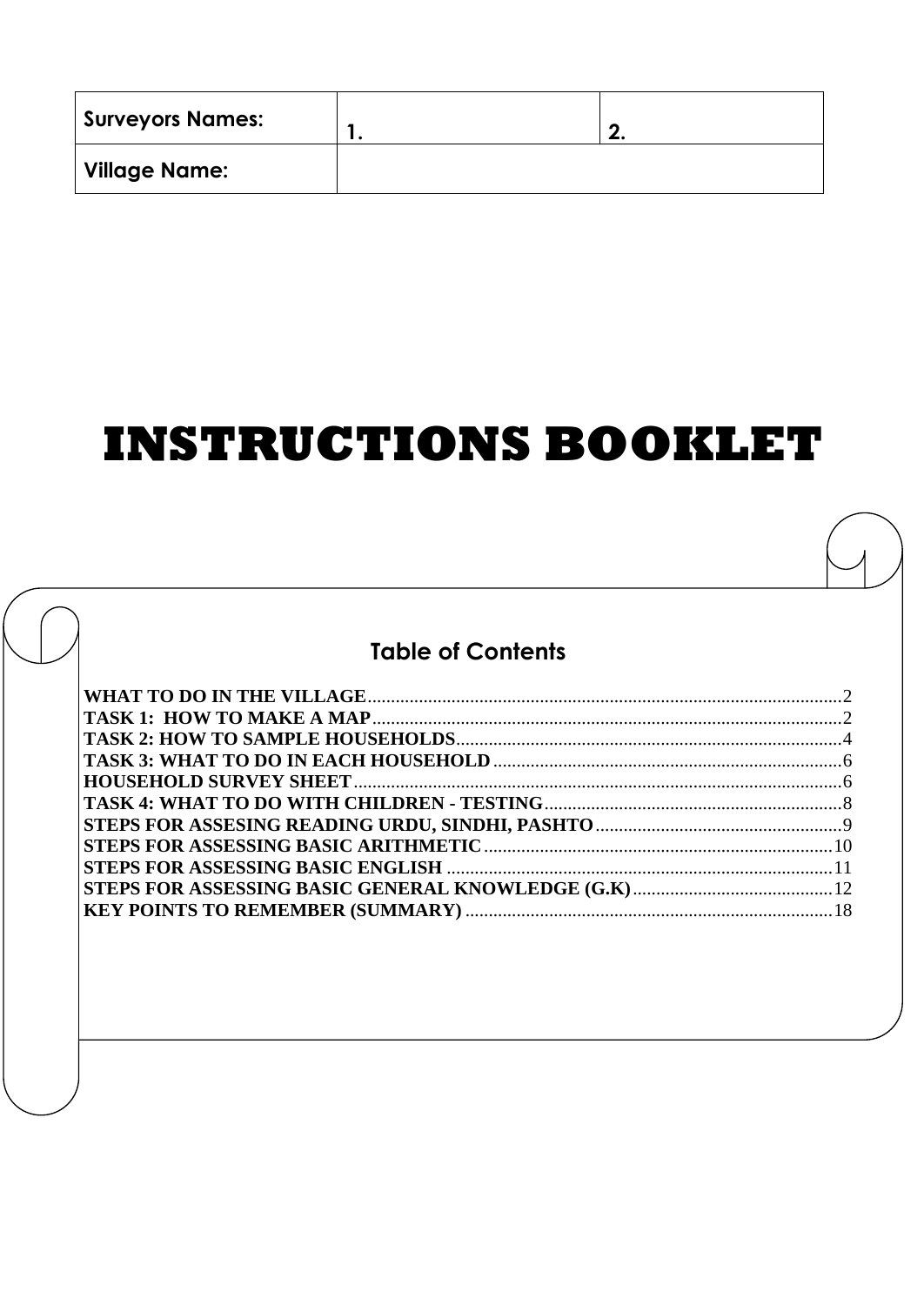## <span id="page-1-0"></span>*WHAT TO DO IN THE VILLAGE*

*A list of villages for each district will be provided to each district team. It is VERY IMPORTANT that the district team visits ALL villages on the list given to them and surveys 20 randomly selected households in each selected village.*

## <span id="page-1-1"></span>*TASK 1: HOW TO MAKE A MAP*

 **Contact Village Elder**: Introduce yourself to the village elder, councilor or to other senior members of the Panchayat. As you walk about to reach the village elder, Panchayat or Councilor, talk to different people and ask about the village. Tell them about ASER. This initial walking and talking may take more than an hour. Get the approximate number of households in the village from the Councilor. Ask if he has a map of the village (usually the patwari has it). However, the map given by the Patwari/Village elder cannot be used as it is – you must go around the village and keep note of important & visible landmarks and setting of the village.

### **HOW TO INTRODUCE ASER**

It is important that ASER is introduced clearly and simply to the villagers. Following is a suggested way of explaining your purpose of visiting the village and the ASER survey: Our team is doing a survey on quality of education in Pakistan called Annual Status of Education Report. We want to know if the children of age 3-16 are learning anything in the school or outside of it i.e. in home. We are conducting this research in 4,350 villages and in 145 districts of Pakistan and your village has been selected as one of them. We will also go to the government school here and private school if there is one in area to look at their standard. We will select 20 households in your village and ask children to read and do mathematic sums etc. This way you will also know the standard of education, and as we ask the government, the village should also come together to improve educational standards.

- **Start mapping**: To get to know the village, walk around and start mapping.
	- o **Talk to people:** How many different hamlets/sections are in the village? Where they are located? What is the social composition of the households in each hamlet/section? What is the estimate of households in each hamlet/section? Tell them about ASER.
	- o **Rough map**: It is often helpful to first draw all the roads or paths coming into the village and going out of the village. It helps to first draw a map on the ground so that people around you can see what is being done. Use the help of local people to show the **main landmarks** for example, mosques, river, road, school, bus-stop, baithak, shop etc. Mark the main roads/streets/paths through the village prominently on the map. If you can, mark the directions – north, south, east, and west. Usually surveyor can take a start from the North and from the houses on his/her left hand.
	- o **Final map**: Once everyone agrees that this map is a good representation of the village, and it matches with your experience of having walked around the whole village, then copy it on paper.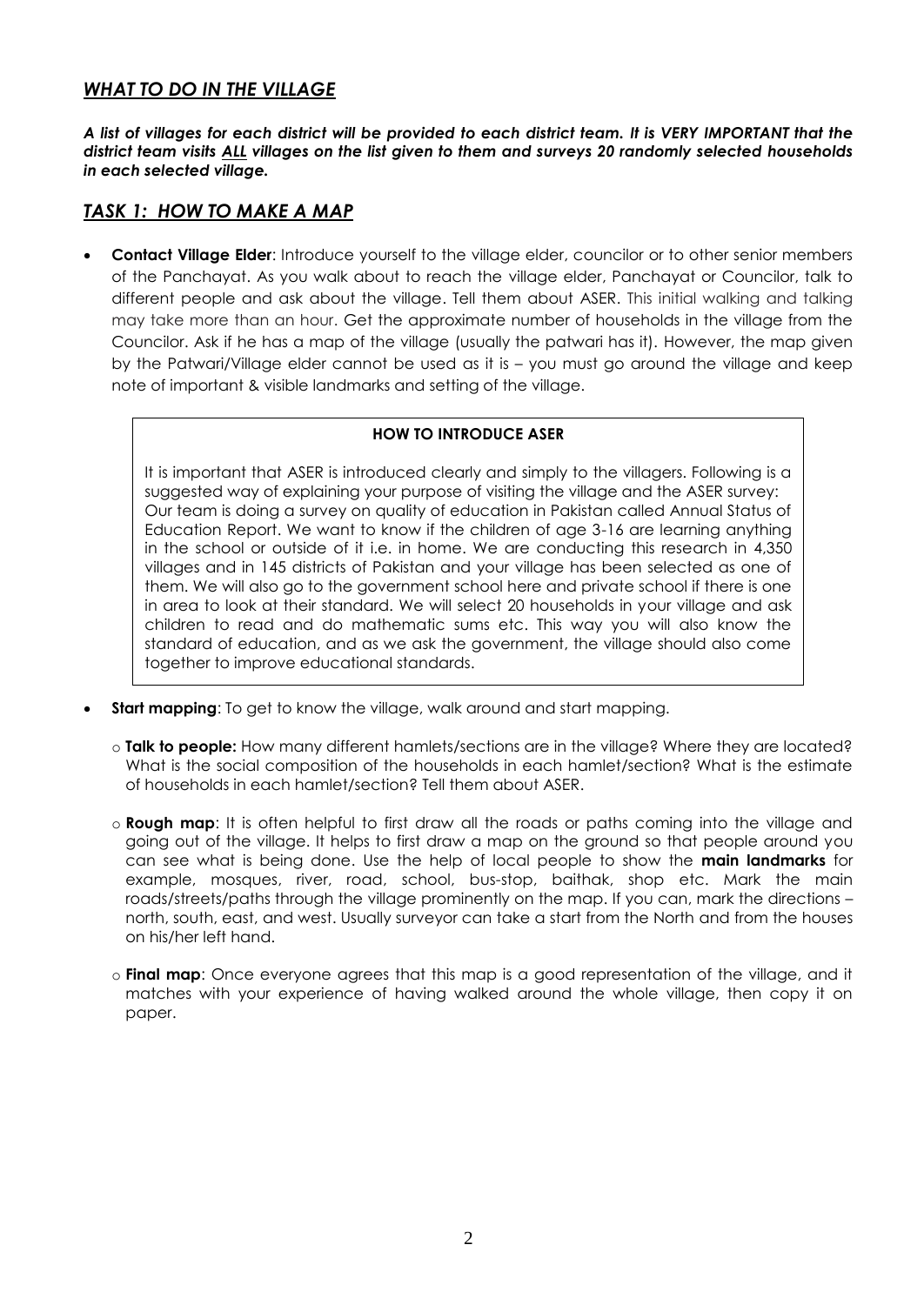**Marking and numbering sections on the map:** Use the map sheet provided and fill out all the information provided. Do not forget to make legend of the map.

## **Village with hamlets:**

 If the village has hamlets, then mark the hamlets on the map and indicate the approximate number of households in each hamlet. If the village consists of **more than 4 different hamlets,**  then **make chits with numbers for each hamlet. Randomly pick 4 chits.** On the map, indicate which hamlets were randomly picked for surveying. Don't worry about one hamlet having more houses than the other, we will survey the randomly selected hamlet it has households in it.

 If there are 4 or less hamlets, then we will go to all of these hamlets. Suppose there are 3 hamlets and one of them is very large (for example has 200 households), we will roughly divide it into two sections and select five households from each section of that 1 hamlet. As for the remaining 2 hamlets, 5 households from each will be selected for the survey.

# **Village with continuous habitation:**

If the village is one continuous habitation then **divide the entire village in 4 sections.**

For each section, **note the estimated number of households.** Verify all the information on the map with people in the village as you walk around.

.



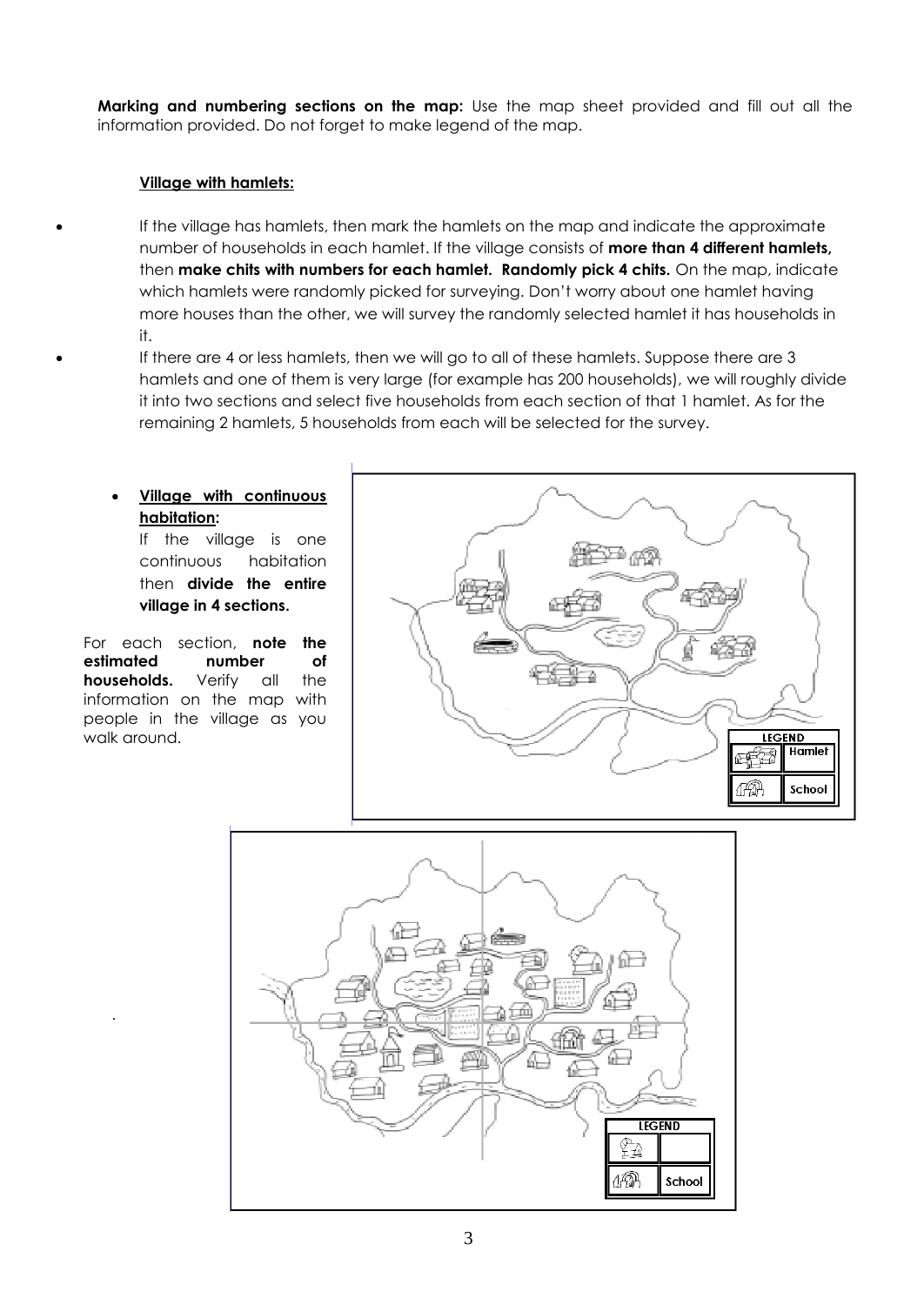# <span id="page-3-0"></span>*TASK 2: HOW TO SAMPLE HOUSEHOLDS*

- In the entire village, information will be collected for 20 randomly selected households.
- Go to each hamlet/section. Try to find the central point in that habitation. Stand facing the houses in the center of the habitation. Visit every 5<sup>th</sup> house from the left-hand side in the habitation (e.g. 5<sup>th</sup> house, 10<sup>th</sup> house, 15<sup>th</sup> house, etc). Get information about the household and children following instructions in the next section.
	- o **House Closed:** If the selected house is closed or if there is nobody at home, note that down on your compilation sheet as **"House Closed"**. **This household DOES NOT count as a surveyed household.** Move to the next/adjacent open house. Continue until you have 5 households in each hamlet/section in which there were inhabitants.
	- o **No Response:** If a household refuses to participate, note that down on your compilation sheet as **"No Response".** However, as above, **this household DOES NOT count as a surveyed household.** Move on to the next house. Continue until you have 5 households in each hamlet/section in which not only were the inhabitants present, but they also participated in the survey**.**
	- o **No Children:** If there are no children or no children in the age group 3–16 in a household but there are inhabitants, **INCLUDE THAT HOUSEHOLD**. Take all the relevant information like the household number, name of the family head, age and education related information of the mothers, if any. **Such a household WILL COUNT as one of the 5 surveyed households in each hamlet/section.**
- **Stop** after you have completed **5 households in each hamlet/section**. If you have reached the end of the section before 5 households are sampled, **go around again** using the same every 5<sup>th</sup> household on the left-hand side rule. If a surveyed household gets selected again, then go to the next household. Continue the survey till you have 5 households in the section.
- Now move to the next selected hamlet/section. Follow the same process.
- Make sure that you go to households **ONLY WHEN** children are likely to be at home. This means that the day of survey should be a **Sunday or holiday**.
- If every house is turning out to be a No Response house, think about your team and strategy. It may be because there are two male members going to the houses hence refused permission.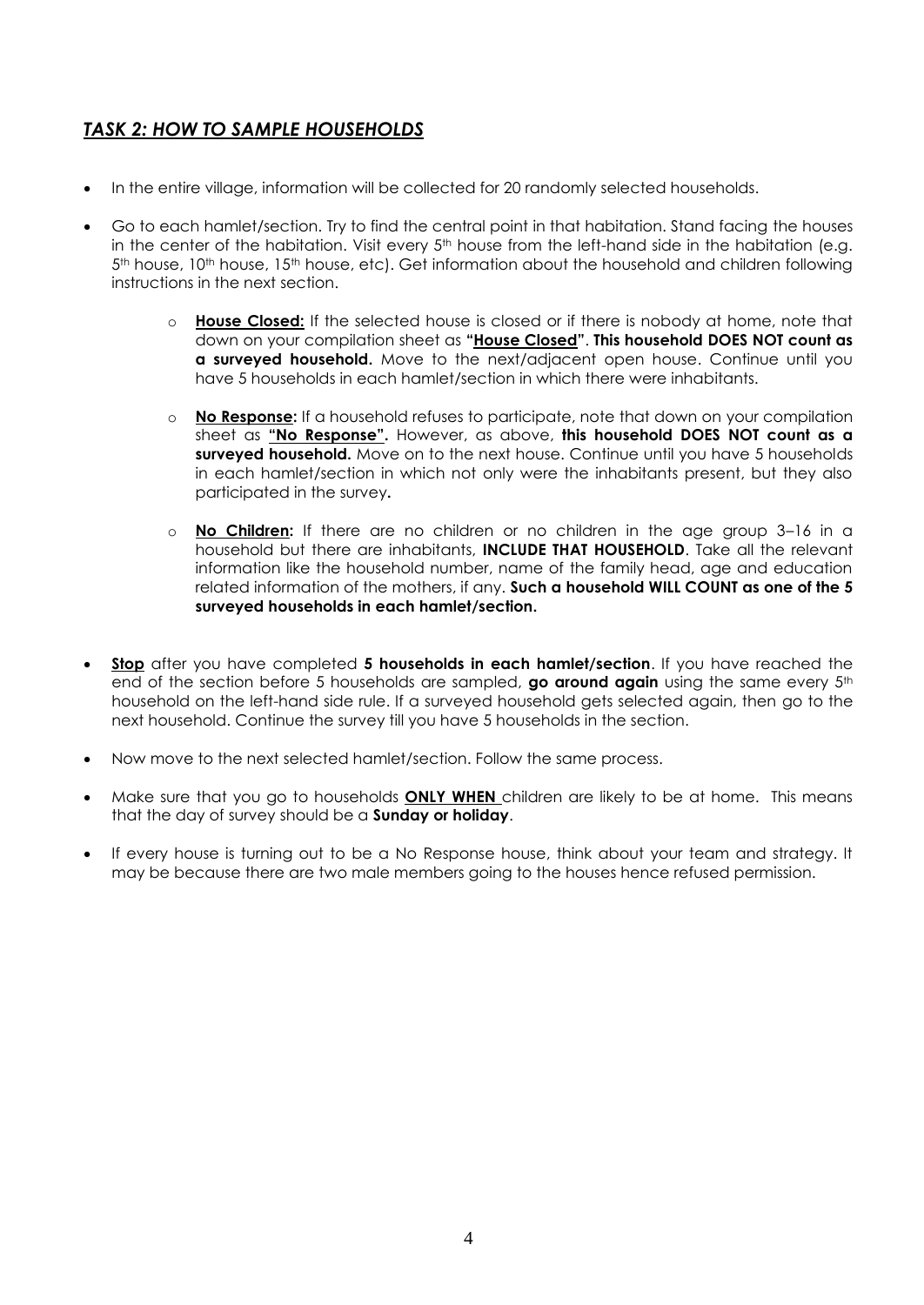

### **Instructions:**

**1.** Find central point in a hamlet. Stand facing the dwellings.

**2.** Survey every **5th HH** (household) occurring on the **Left Hand Side**.

**3.** In case of a locked HH or if there is nobody at home, note that down as '**House Closed**' and move to the next open house.

**4.** If a HH refuses to participate, note that down as '**No Response**' and move to the next HH.

**5.** If there are no children or no children in the age group of 3 to 16 in a HH but there are inhabitants, include that HH.

**6.** If you reach the end of the hamlet before five (5) HHs are sampled, go around again using the "every 5th HH rule".



In the 5th HH ask how many 'chulhas/kitchens' are there? If there are more than 1, then randomly select any one of the 'chulhas/kitchens'. After completing survey in this house proceed to the next 5th HH.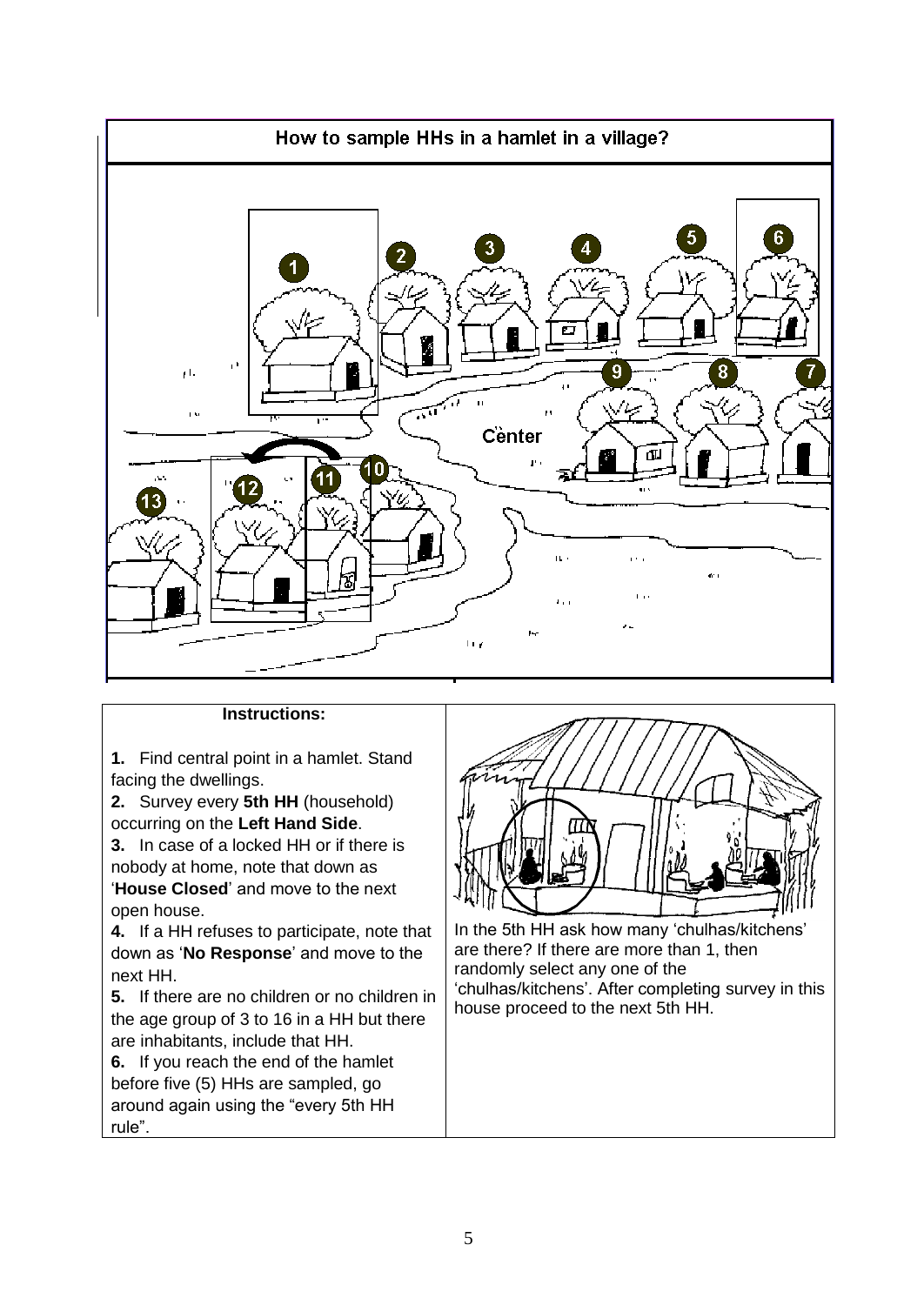# <span id="page-5-0"></span>*TASK 3: WHAT TO DO IN EACH HOUSEHOLD*

## **General Information for Volunteers**

 **Multiple kitchens**: Ask how many kitchens or 'chulhas' are there. If there is more than one kitchen, then **randomly select any one of the kitchens** in that household. After completing survey in this house, proceed to the next 5<sup>th</sup> house. (House in this case refers to every 'door or entrance to the house'). In this selected household, ask about all children in the age group 3 to 16 who eat from the same kitchen (i.e. for the number of family members for whom food is cooked and eaten together. They may be using the same kitchen or stove but preparing food separately for families).

**IN EACH SAMPLED Household:** We will note information about all the children (3-16 years) who live in the household on a regular basis.

 **Children 3 to 5:** On the Household sheet, note down child's name, age, whether they are attending Katchi or any kind of pre-school center. **WE WILL NOT TEST CHILDREN who are not 5 YEARS OLD YET**. It means that we will not be testing any child who is between 3 and 5 years old (even if s/he is 4 yrs and 11 months old, we will NOT TEST him/her). If the child is not going to any Katchi /pre-school, etc., note it down under the "Never Enrolled" Educational Status section.

 **Children 5 to 16**: On the Household sheet, note down child's name, age and all other details. **ALL CHILDREN IN THIS AGE GROUP (5-16) WILL BE TESTED for Reading, Arithmetic and English Language**. We know that younger children will not be able to read much or do sums but still follow the same process for all children so as to keep the process uniform. Ensure that the child is comfortable before and during the test and that sufficient time is given to each child.

#### *We will test children age 5 and above even if they are studying in Katchi/Pre-primary or Pre-school.*

#### **OTHER THINGS TO REMEMBER:**

- o **Non-Resident Children**: Do not survey children who are visiting their relatives and friends in the sampled village. These children **may be tested** if the family or children insist but make sure they are **not recorded** in the household sheet. Ask members of the household as well as neighbors about who all live in the household on a regular basis.
- o **Older Children**: Often older girls and boys (in the age group 11 to 16) may not be thought of as children. Be sensitive to this issue and therefore avoid using words like "children". Probe about who all live in the household to make sure that nobody that is in our age group gets left out. Further, often such children are busy working in the household or in the fields. Ask family members to call them so that you can speak to them directly. If they do not come immediately, **mark that household and revisit** it once you are done surveying the other households.
- o **Mothers under or of 16 years of age**: Often in villages, you can come across mothers who are below or 16 yrs of age. They will be **TESTED** for Reading, Mathematics and English Language as they fall under the survey age group. You will also collect information on them as mothers (i.e. if they have a child age 3 or above). However, **they MUST BE TESTED and RECORDED in their household sheet as well.**

Many children may come up to you and want to be included out of curiosity. Do not discourage children who want to be tested. You can interact with them. But concentrate on the fact that data must be noted down **ONLY** for children from households that have been randomly selected.

## REMEMBER TO THANK PEOPLE AFTER YOU FINISH SURVEYING THE HOUSHEOLD

## <span id="page-5-1"></span>*HOUSEHOLD SURVEY SHEET*

**Household ID:** Write the Household number (e.g. 1, 2, 3,........20)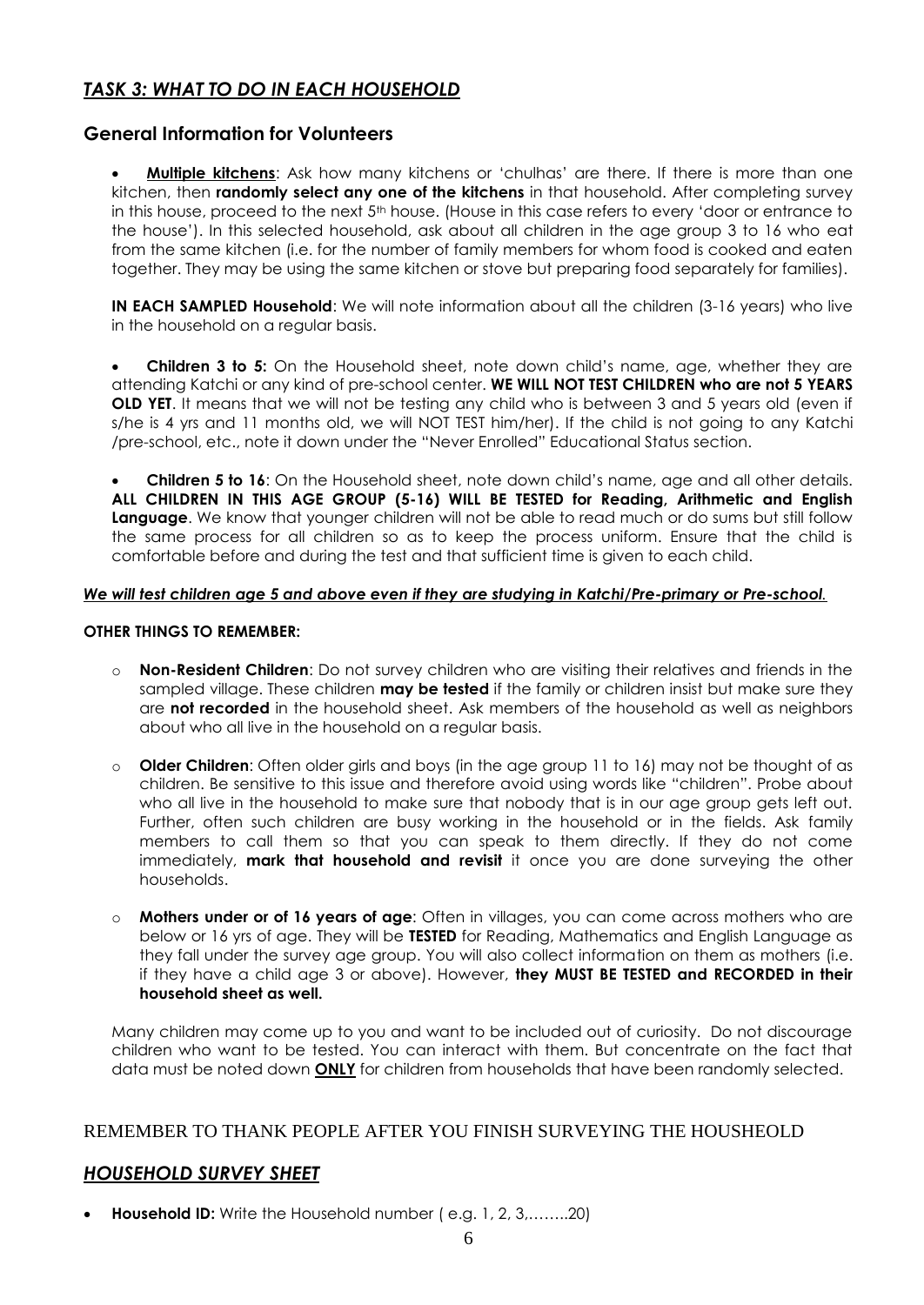- **Name of Family:** write down the name of **Family head.** This could be the head of the specific family that you will select for the survey or the person who is considered to be OVERALL head of the joint family**.**
- **Total HH Members with the Same Kitchen:** Write down the **number of male and female members**  eating from the same kitchen. This includes children also.
- **Information about the Survey:** write down the Date, Day, Start Time, and the names of the Surveyors. Fill out the village locality information such as, village, Union Council, Tehsil / Taluka, District, Province.

Don't forget to put the end time when you have completed collecting information from one household.

## **I) CHILD'S INFORMATION**

- **Mother's name:** write down the name of mother whose **child/children you will be testing first.**
- **Name of the Child:** Write down the name of child age 3-16 years, regularly living in the household.
- Age: Write down the age of the child (Only aged 3-16 years old)
- **Gender:** Write down the gender of the child (M for male child and F for female child)

#### **Educational Status (3-16 years)**

- **Never Enrolled:** Tick the box if the child has never ever registered in any school.
- **Dropped Out:** Tick the box if the child has stopped going to school without completing his/her schooling/education.
- **Currently Enrolled:** Tick the box if the child is currently going to school.

#### **Drop outs**

- **If dropped out, studied up to which class:** if the child has dropped out from school, write down the highest class the child has completed/passed. Don't write the class that s/he has last attended.
- **Dropout Reason:** what was the reason behind leaving school? (Write the initial letter of the appropriate option)
	- Law and Order: means violent conflict causing fear or harm to achieve a political goal
	- Poverty: is the state of one who lacks a certain amount of material possessions or money.
	- Flood: an overflow of water that submerges land which is usually dry.
	- School building shifted by government: the building of the school has been shifted to another location as per the orders of the government.
	- Others: Any reason given by the respondent which does not fall in the above mentioned categories has to be recorded under the option of "others".

#### **Current Schooling Status**

- **Current Class/Grade:** Write down the class in which the child is enrolled at the time of survey.
- **Institution Type:** Tick the relevant school type. Whether the child is going to a Government School, Private School, Madrassah, NFE (Non Formal Education School), or any other type of school. Madrassah does not refer to the Quran lessons that the child may be taking in a nearby mosque. By Madrassah, we mean the institution that the child would be attending like a day school or is living there for his/her studies.
- **Medium of Instruction:** Ask the child about his/her official medium of instruction in the school for example English, Urdu, Sindhi or Pashto medium and record accordingly in the survey sheet.
- **Does the child go to the Surveyed School**? Tick the relevant box, whether child goes to the surveyed school or not.

Although you will be making the school observation on Monday or Saturday and doing the household survey on Sunday, information on schools existing in the village will be collected during mapping exercise. Therefore, make a decision about which school you will survey (both government and private school) and ask the children if they are going to any of those schools.

**Tuition:** Tick the relevant box, whether the child is taking **PAID** tuition or not. We will not consider it tuition if the child is sent to his/her uncle or school teacher in the evening without any money paid to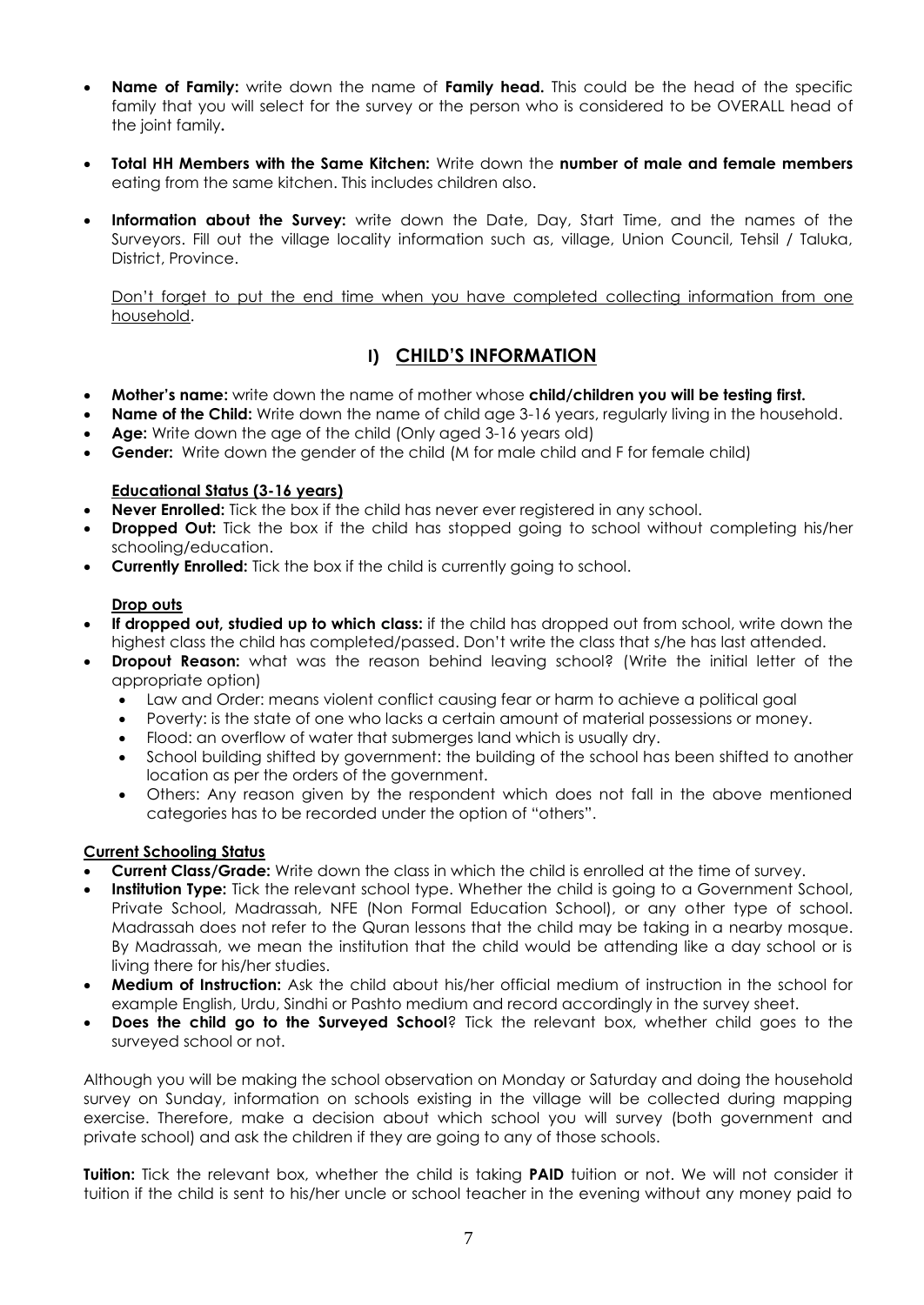them. If the child is currently taking tuition then, write down the amount of money they are paying in Pakistani rupees.

## <span id="page-7-0"></span>*TASK 4: WHAT TO DO WITH CHILDREN - TESTING*

#### **IT IS IMPORTANT TO BE IN THE RIGHT FRAME OF MIND WHEN ASSESSING CHILDREN. REMEMBER WE ARE NOT GOING TO THE VILLAGE TO "TEST" CHILDREN OR TO BE EVALUATORS. WE ARE GOING TO FIND OUT WHAT CHILDREN CAN DO COMFORTABLY IN TERMS OF READING AND ARITHMETIC.**

Given this objective, it is essential that children are relaxed and not worried about how they are going to perform. A friendly chat with the child prior to testing always helps to make friends and create a more relaxed atmosphere.

Often family members and neighbors gather to watch how the child is performing. This could potentially create tension for the child. The ASER team should make sure that the child is not getting pressurized, this can be done by speaking in a friendly way to children and also to those who are watching. One member of the team can talk to the others, while the other member of the team works with the child. Make sure you tell the family and all the elders around that you are trying to find out about quality of education, it is NOT about examining their child and HOW his/her learning can be improved through improving schools and pressurizing government to do better.

#### **Encourage the child at whatever s/he is attempting to do in the test. Give the child ample time to read, solve and to think. Be patient.**

Our attempt in the ASER survey is to establish the **HIGHEST** level at which the child can do different tasks (reading and arithmetic) **comfortably**. You may need to take a child through the series of tasks until you can decide where he or she is really at. Practice and familiarity with a task improves the child's performance.

For example: The child first starts with trying to read the easy paragraph. You find that s/he is reading very slowly and haltingly. Ask him/her to read words from the words list. See if she/he is able to read words easily. If not take her to the list of letters. If she is able to read letters with ease, bring her back to the words. If she can read the words comfortably, then bring her back to the original paragraph. It is very possible that now she can read the paragraph much more easily than she was doing before. Familiarity and practice has improved her performance. Allow the child to read or re-read the text 2-3 times. Use similar strategy for arithmetic tasks as well. For English Language test, since you are starting with alphabets, just give him/her more time and encourage them to try again.

**What is a mistake and what is not**: As you listen to children read, you may hear the following. Here are some examples from Urdu:

- "lagay" is read as "laga" or "chahiyay" is read as "chahta" or "hai" is read as "tha" etc. There may be variations in children's reading due to local pronunciation or usage. Do **NOT** consider this a "mistake".
- A word may be replaced with another word of the same meaning while reading. For example: the text says "barsaat ka mausam" but the child reads it as "barsaat ka waqt". Do **NOT** consider this a mistake.

Usually if a child is told to read again carefully, he/she will read again and in most situations will not make these mistakes.

Here too, if a child is told to read again carefully – either he/she reads correctly or he/she continues to make the same mistake. Despite reading the same text several times, repeatedly reading a word wrong or not reading it at all, **have to be** treated as "mistakes" (as described immediately above) and means the child is having difficulty in reading that level. In a paragraph, if a child makes **3 or more "mistakes"** of this type then he/she cannot be considered a "para" child. The same goes for the reading of a story.

- **MAKE SURE THAT WHEN WE LISTEN TO CHILDREN READ OR DO ARITHMETIC WE ARE NOT SIMPLY LOOKING TO CATCH MISTAKES.**
- **APPRECIATE AND UNDERSTAND THE ATTEMPT THAT THE CHILD IS MAKING.**
- **EVEN IF THE CHILD IS WRONG, DO NOT MARK THE MISTAKES IN FRONT OF HIM/HER. Do it immediately after you finish testing.**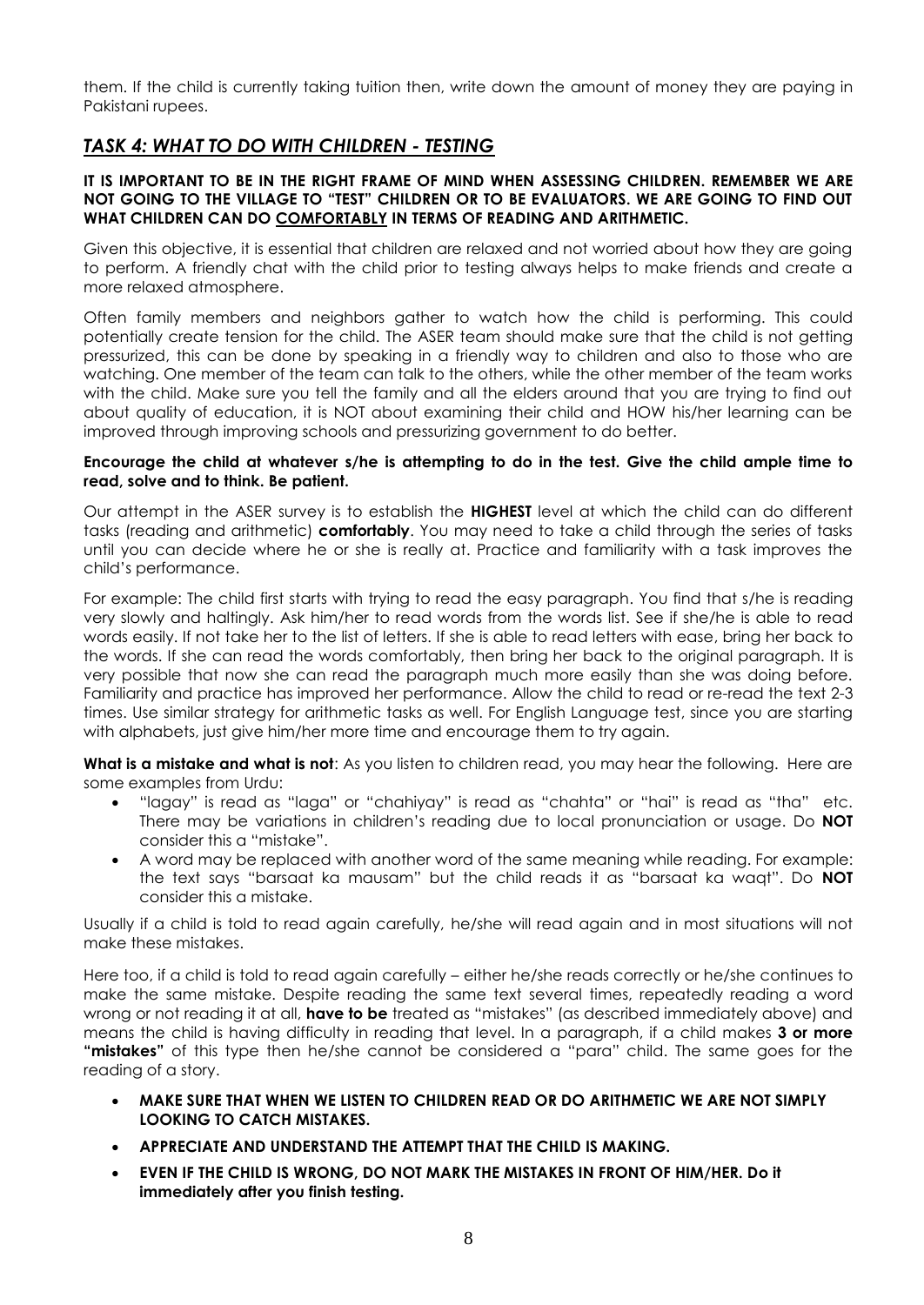## **Basic Learning Levels (Age 5-16)**

**Reading:** Tick the relevant box, the highest level of learning (e.g. Beginner/Nothing, Letter, Words, Sentences, and Story), the child achieves during the reading Test. REMEMBER TO USE BOTH SAMPLES OF TOOLS GIVEN TO YOU. Those who are able to read story should be tested for bonus question 1 and bonus question 2.

<span id="page-8-0"></span>

| <b>Child's reading</b><br>level              | How to test and what criteria to use for categorizing children                                                                                                                                                                                                                                                                                                                                                                                  |
|----------------------------------------------|-------------------------------------------------------------------------------------------------------------------------------------------------------------------------------------------------------------------------------------------------------------------------------------------------------------------------------------------------------------------------------------------------------------------------------------------------|
| <b>Story reading</b><br>(Class 2 level text) | If the child reads the story fluently, with ease and speed, mark him/her as a "story<br>level" child (or a child who can read Std 2 level text).                                                                                                                                                                                                                                                                                                |
| <b>Easy Sentences</b>                        | Ask the child to read any easy sentences.                                                                                                                                                                                                                                                                                                                                                                                                       |
| (Class 1 level text)                         | Listen carefully when the child reads.                                                                                                                                                                                                                                                                                                                                                                                                          |
|                                              | The child may read slowly. S/he may stop frequently. But as long as s/he is reading<br>the text like he/she is reading a sentence rather than a STRING OF WORDS,<br>categorize him/her as a "Sentence level" child (or a child who can read Std 1 level                                                                                                                                                                                         |
| <b>Start here</b>                            | text).                                                                                                                                                                                                                                                                                                                                                                                                                                          |
|                                              | Once you have decided that this child is a "sentence" level child, ask the child to<br>read the story.                                                                                                                                                                                                                                                                                                                                          |
|                                              | If a child is reading very slowly and stops between words for a long time, or if he/she<br>is reading the text like it is one word after another, and therefore not reading the text<br>like he/she is reading a sentence, then he/she is not a "Sentence level" child. Then<br>you should take the child one level lower and ask him/her to read words.                                                                                        |
| Words                                        | Ask the child to read any 5 words from the word list. Let the child choose the words<br>himself/herself. If s/he does not choose, then point out the words to him/her. If s/he<br>can correctly read at least 4 out of the 5 words with ease, then ask him/her to try to<br>read the easy paragraph again. He/she will be marked as a "word level" child if<br>he/she can correctly read words but is still struggling with the easy paragraph. |
| (Set of easy words)                          | If s/he cannot correctly read at least 4 out of 5 words s/he chooses, then show<br>him/her the list of letters.                                                                                                                                                                                                                                                                                                                                 |
|                                              | Don't let the child read MORE than FIVE words because it will be difficult for you to<br>select which 4 or 5 words are to be marked correct.                                                                                                                                                                                                                                                                                                    |
| Letter<br>(Set of common<br>letters)         | Ask the child to read any 5 letters from the letters list. Let the child choose the letters<br>her/himself. If s/he does not choose, then point out letters to her. If s/he can correctly<br>recognize at least 4 out of 5 letters with ease, then show her/him the list of words<br>again. S/he will be marked as a "letter level" child if s/he can read 4 out of 5 letters<br>but cannot read words.                                         |
|                                              | ONLY ask the child to READ ANY FIVE. Please remember that choice should be given<br>to child.                                                                                                                                                                                                                                                                                                                                                   |
| <b>Beginner/Nothing</b>                      | Child cannot recognize even 4 out of 5 common letters from the letters list.                                                                                                                                                                                                                                                                                                                                                                    |
| Language                                     | Write the language in which child was tested i.e. Urdu, Sindhi or Pashto                                                                                                                                                                                                                                                                                                                                                                        |

#### **STEPS FOR ASSESING READING URDU, SINDHI, PASHTO**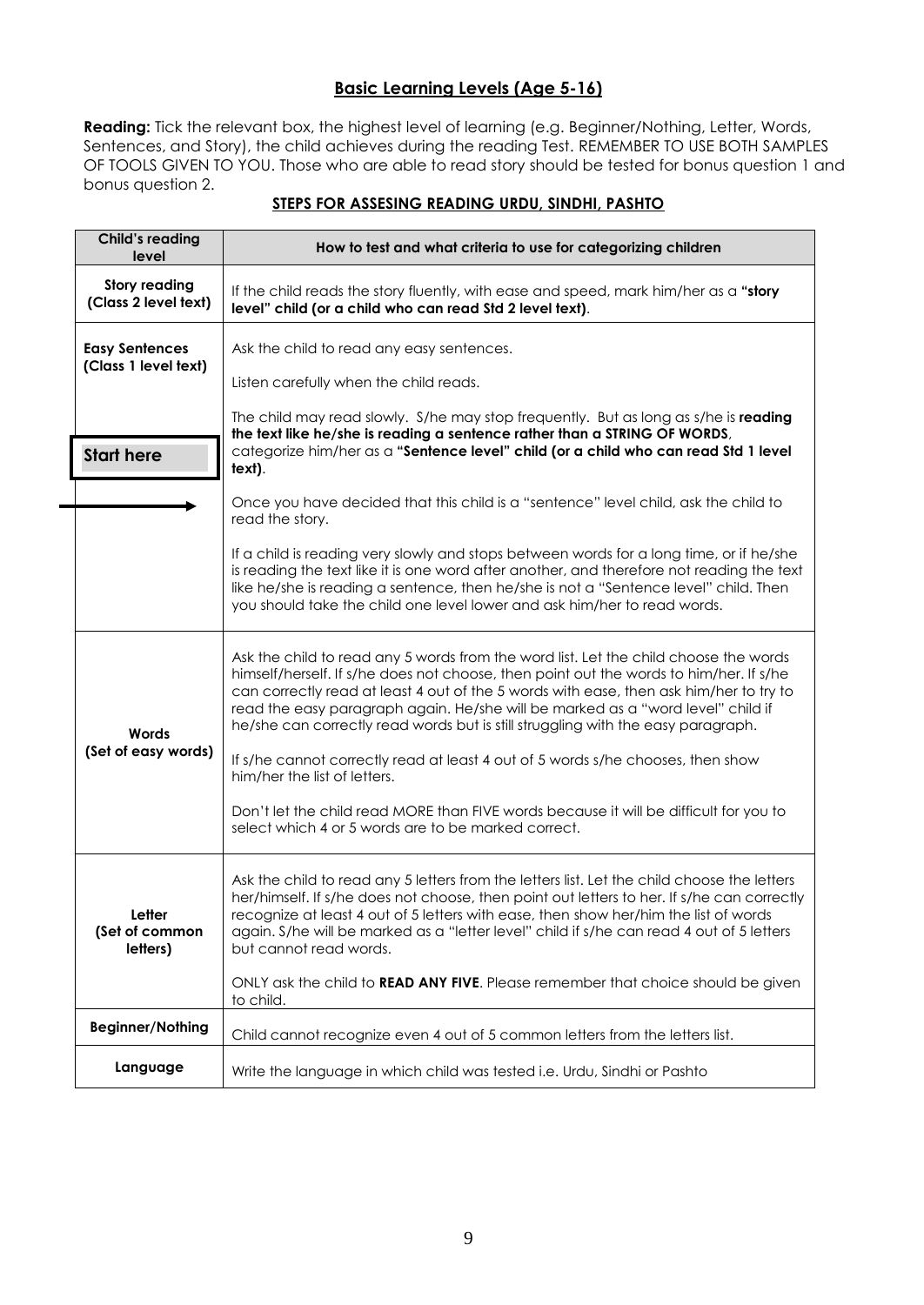## **Basic Math/Arithmetic Levels**

Tick the relevant box, the highest level of learning/numeracy (e.g. Nothing, Number Recognition 1-9, Number Recognition 11-99, Subtraction, and Division), the child achieves during the arithmetic ability Test. REMEMBER TO USE BOTH SAMPLES OF TOOLS GIVEN TO YOU. For Arithmetic testing process see the following table.

# *STEPS FOR ASSESSING BASIC ARITHMETIC*

<span id="page-9-0"></span>

| Child's Math<br>Level                                         | How to test and what criteria to use for categorizing children                                                                                                                                                                                                                                                                                                                                                                                                                                                                                                                                                                                                                                                                                                                                                                                                                                                                                                                                                                                                                                                                                                                                                                                                                                                                                                                                                                                                               |  |
|---------------------------------------------------------------|------------------------------------------------------------------------------------------------------------------------------------------------------------------------------------------------------------------------------------------------------------------------------------------------------------------------------------------------------------------------------------------------------------------------------------------------------------------------------------------------------------------------------------------------------------------------------------------------------------------------------------------------------------------------------------------------------------------------------------------------------------------------------------------------------------------------------------------------------------------------------------------------------------------------------------------------------------------------------------------------------------------------------------------------------------------------------------------------------------------------------------------------------------------------------------------------------------------------------------------------------------------------------------------------------------------------------------------------------------------------------------------------------------------------------------------------------------------------------|--|
| Division: 2 digit<br>by 1 digit                               | Show the child the division problems. S/he can choose one to try. If not, then you can<br>٠<br>pick one. Ask her/him to tell you what the problem is and what s/he has to do.<br>Then write the problem on a piece of paper and ask her/him to solve it.<br>٠<br>Watch what s/he does<br>٠<br>If s/he is able to follow the right method and come to the right answer, then mark<br>٠<br>her/him as a "division child."<br>If s/he is unable to do one problem, give her/him another problem from the sheet.<br>٠<br>If s/he is unable to do either, mark her/him as a "subtraction child".<br>٠                                                                                                                                                                                                                                                                                                                                                                                                                                                                                                                                                                                                                                                                                                                                                                                                                                                                             |  |
| <b>Subtraction: 2</b><br>digit borrowing<br><b>Start here</b> | Show the child the subtraction problems. S/he can choose one. If not, then you can<br>pick one.<br>Show the child the number on the top row of any problem and ask what that is (e.g.<br>٠<br>56). If the child says 5 and 6, ask her again to say what the number is when the<br>numbers are together. Probe to see if s/he can recognize and identify 2 digit<br>numbers. Show her/him the number on the next line and do the same. Point to the<br>minus sign and ask "what do you have to do". It is not necessary that s/he should use<br>the term MINUS or SUBTRACT, consider it correct if s/he conveys the meaning in her<br>local language (e.g. nikalna hai is used for minus in Urdu)<br>Once you have established that the child knows the numbers and knows what to do,<br>٠<br>then write down the sum on a piece of paper yourself or ask the child to copy it on a<br>piece of paper and ask her/him to solve it. Watch while s/he solves it. See if s/he<br>correctly moves from the units column to the tens column and solves the problem.<br>Give her/him another similar problem from the sums on the page.<br>If s/he correctly does both then show her/him the division problem.<br>If s/he does not want to attempt the division problem or is unable to do it, then mark<br>٠<br>the child as a "subtraction" child.<br>If s/he cannot correctly do the subtraction problems then give her/him the number<br>٠<br>recognition task described below. |  |
| <b>Number</b><br><b>Recognition:</b><br>11-99                 | Point one by one to at least 5 numbers. Child can also choose them.<br>Ask him/her to identify the numbers.<br>If s/he can correctly identify at least 4 out of 5 numbers, then mark her/him as<br>٠<br>"Number Recognition: 11 - 99" child. If not then give her/him the number recognition<br>1 to 9 task.                                                                                                                                                                                                                                                                                                                                                                                                                                                                                                                                                                                                                                                                                                                                                                                                                                                                                                                                                                                                                                                                                                                                                                 |  |
| <b>Number</b><br><b>Recognition:</b><br>1 to 9                | Point one by one to at least 5 numbers. Child can also choose them.<br>Ask him/her to identify the numbers.<br>If s/he can correctly identify at least 4 out of 5 numbers then mark her/him as<br>٠<br>"Number Recognition: 1 - 9" child.                                                                                                                                                                                                                                                                                                                                                                                                                                                                                                                                                                                                                                                                                                                                                                                                                                                                                                                                                                                                                                                                                                                                                                                                                                    |  |
| <b>Beginner</b>                                               | Child cannot even recognize 4 out of 5 numbers from the 1 to 9 number recognition<br>٠<br>list.                                                                                                                                                                                                                                                                                                                                                                                                                                                                                                                                                                                                                                                                                                                                                                                                                                                                                                                                                                                                                                                                                                                                                                                                                                                                                                                                                                              |  |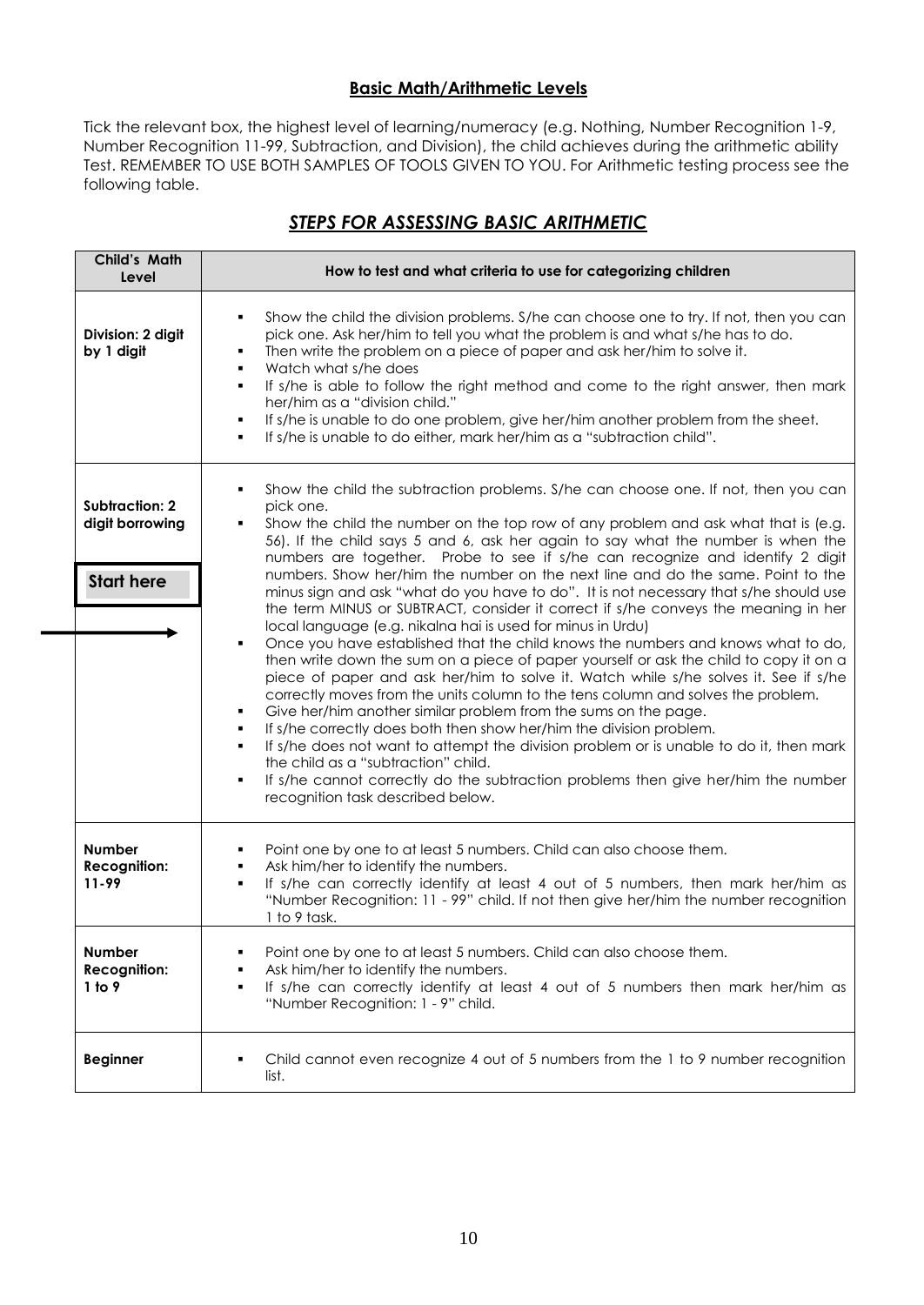## **English Competency Assessment**

Tick the relevant box, the highest level of learning (e.g. Nothing, Capital Alphabets, Small Alphabets, Words, and Sentences), the child achieves during the reading Test. REMEMBER TO USE BOTH SAMPLES OF TOOLS GIVEN TO YOU. For Basic English Competency Assessment testing process, see the following table.

#### **STEPS FOR ASSESSING BASIC ENGLISH**

<span id="page-10-0"></span>**READING:** Mark the highest reading level that the child is able to read comfortably.

| <b>English level</b>                             | How to test and what criteria to use for categorizing children's ability in English                                                                                                                                                                                                                                                                                                                                                                                                                                                                                                                                                                                                                                               |  |
|--------------------------------------------------|-----------------------------------------------------------------------------------------------------------------------------------------------------------------------------------------------------------------------------------------------------------------------------------------------------------------------------------------------------------------------------------------------------------------------------------------------------------------------------------------------------------------------------------------------------------------------------------------------------------------------------------------------------------------------------------------------------------------------------------|--|
| Capital<br><b>Alphabets</b><br><b>Start here</b> | Ask the child to read any 5 capital alphabets from the letters list. Let the child choose<br>$\blacksquare$<br>the letters him/herself. If the child cannot choose, then point to 5 randomly chosen<br>alphabets on the sheet. If s/he can correctly recognize at least 4 out of 5 letters with<br>ease, then show her/him the list of small alphabets.<br>If the child can read capital alphabets but is struggling with identifying small alphabets,<br>٠<br>then mark her/him as "capital letter" level child.<br>Child cannot recognize even 4 out of 5 capital alphabets from the letters list, then mark<br>٠<br>her as a "nothing" child.<br>Remember to ask ONLY five alphabets so you are able to assess correctly.<br>٠ |  |
| <b>Small</b><br><b>Alphabets</b>                 | Ask the child to read any 5 small alphabets from the letters list. Let the child choose the<br>٠<br>letters him/herself. If the child cannot choose, then point to 5 randomly chosen<br>alphabets on the sheet. If s/he can correctly recognize at least 4 out of 5 letters with<br>ease, then show her/him the list of words.<br>If the child can read small alphabets but is struggling with reading words, then mark<br>٠<br>her/him as "small letter" level child.<br>Remember to ask ONLY five alphabets so you are able to assess correctly.<br>$\blacksquare$                                                                                                                                                              |  |
| Simple<br>Words                                  | <b>Reading words:</b><br>From the list of words ask the child to read any 5.<br>If s/he can correctly read at least 4 out of the 5 words, then show the child the list of<br>$\blacksquare$<br>sentences.<br>If the child does not want to read the sentences, or is unable to do so, mark her/him as<br>"Word" child.                                                                                                                                                                                                                                                                                                                                                                                                            |  |
| Easy<br><b>Sentences</b>                         | <b>Reading sentences:</b><br>Ask the child to read 4 sentences given. If the child can read at least 2 out of the 4<br>$\bullet$<br>sentences as a complete sentence (does not stop frequently or does not read the<br>sentence as a string of words), then mark her/him as "sentence" child.                                                                                                                                                                                                                                                                                                                                                                                                                                     |  |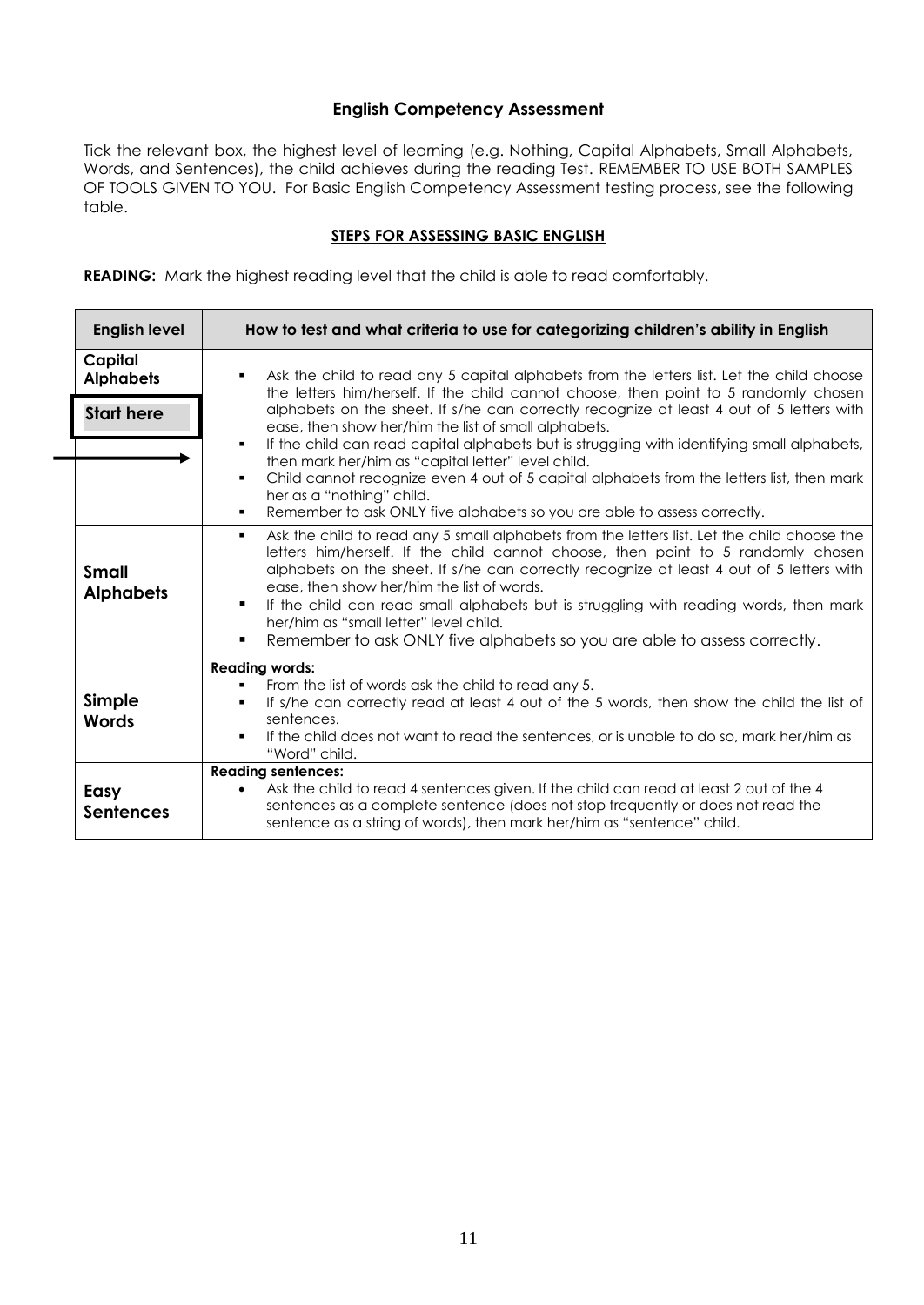## **Basic General Knowledge Levels**

Tick the relevant box, the highest level of learning General Knowledge (e.g. can identify, yes, no, can tell the time), the child achieves during the English, Urdu/Sindhi/Pashto, Math 1 and Math 2 ability test. REMEMBER TO USE BOTH SAMPLES OF TOOLS GIVEN TO YOU. For General Knowledge testing process, see the following table.

# *STEPS FOR ASSESSING BASIC GENERAL KNOWLEDGE (G.K)*

<span id="page-11-0"></span>

| Child's G.K Level  | How to test and what criteria to use for categorizing children                                                                                                                                                                                                                      |
|--------------------|-------------------------------------------------------------------------------------------------------------------------------------------------------------------------------------------------------------------------------------------------------------------------------------|
| <b>English</b>     | Those children who can easily read story should be tested for General Knowledge (English)<br>guestion. This assesses students for their cognitive level of knowledge and understanding skills.<br>Mark the child on identifying the correct name of the thing shown in the picture. |
| Urdu/Sindhi/Pashto | Those children who can easily read story should be tested for General Knowledge<br>(Urdu/Sindhi/Pashto) question 1 and question 2. This assesses students for their comprehension<br>skills. Mark the child if the child gives the correct answer.                                  |
| Math 1             | If he/she is able do Subtraction/Division correctly, then ask him/her to answer General<br>Knowledge (Math 1) questions and mark accordingly.                                                                                                                                       |
| Math 2             | If he/she is able do Subtraction/Division correctly, then ask him/her to answer General<br>Knowledge (Math 2) questions and mark accordingly.                                                                                                                                       |

# **II) CHILD'S MOTHER INFORMATION**

**Mothers Education Level:** In the section of the sheet on mothers, list the information about **ALL** mothers living in the household. Note down mother's name, age and number of children she has.

#### **Tick the respective box:**

- o **Gone to school:** Tick the relevant box, YES/No.
- o **HIGHEST Class Completed**: Write down the highest Class she has **passed**. Do not write the class from which she left school but the class she has completed.

*Note: If the mother is present in the household then talk to her directly (if possible) to get information from her.*

# **III) CHILD'S FATHER INFORMATION**

**Age:** Record father's age and write in the respective box.

- **Tick the Respective box:**
	-
	- o **Gone to school:** Tick the relevant box, YES/No.<br>
	o **HIGHEST Class Completed:** Write down the hi o **HIGHEST Class Completed**: Write down the highest Class he has **passed**. Do not write the class from which he left school but the class he has completed.

# **IV) HOUSEHOLD INDICATORS**

All information on household indicators is to be recorded as much as possible based on observation and evidence. However, if for some reason you cannot observe it, note down what is reported by the household. Ensure that information is about assets owned by the household. This information is being collected in order to link education status of the child with household economic conditions.

Type of house the child lives in: Types of houses are defined as follows:

 **Kutcha House:** The walls and/or roof of which are made of material other than those mentioned here, such as un-burnt bricks, bamboos, mud, grass, reeds, thatch, loosely packed stones, etc**.**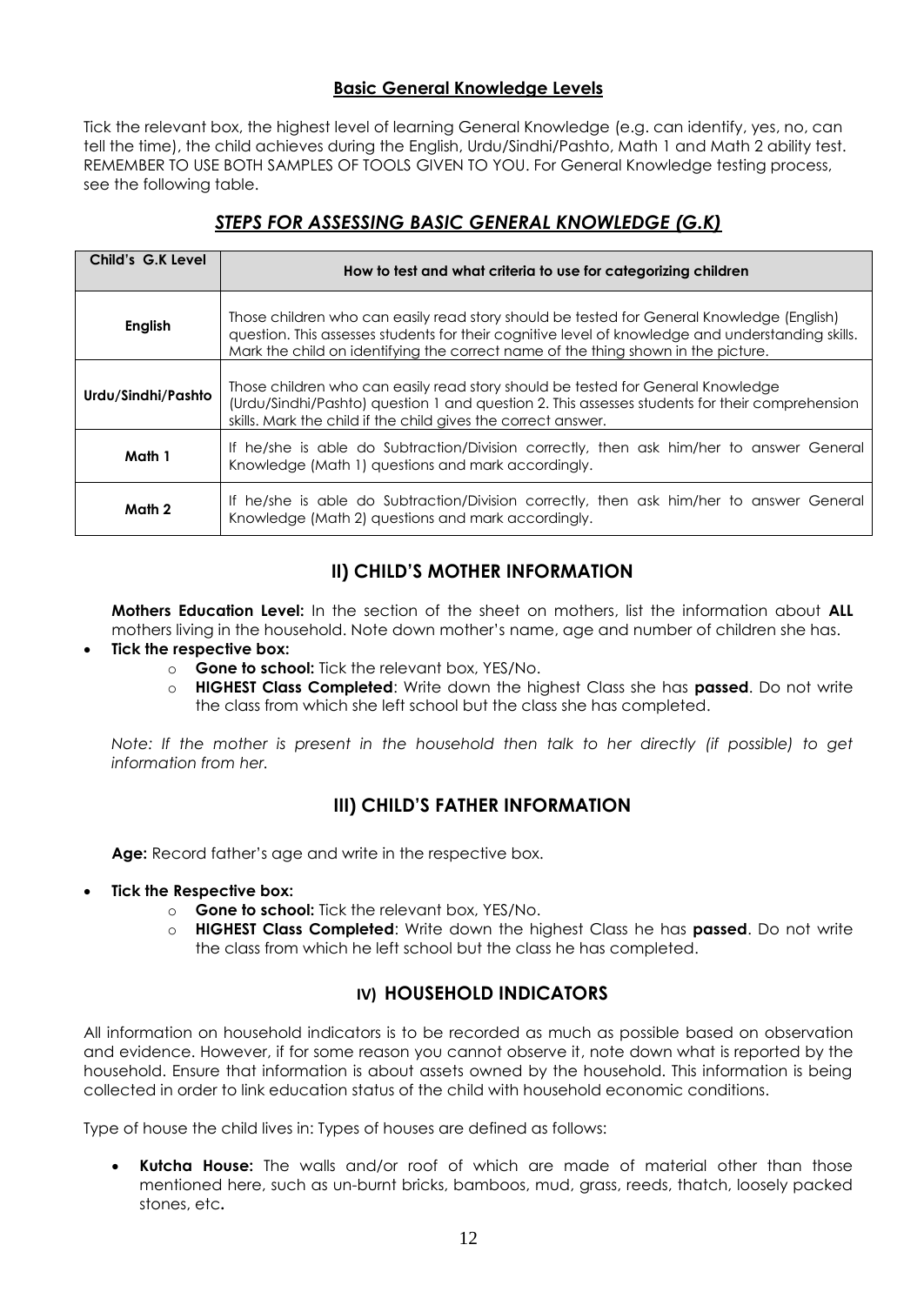- **Semi -Pucca house:** A house that has fixed walls made up of pucca material but roof is made up of the material other than those used for pucca house.
- **Pucca House:** A pucca house is one, which has walls and roof made of the following material. Wall material: Burnt bricks, stones (packed with lime or cement), cement concrete, timber, ekra etc. Roof Material: Tiles, GCI (Galvanised Corrugated Iron) sheets, asbestos cement sheet, RBC (Reinforced Brick Concrete), RCC (Reinforced Cement Concrete) and timber etc.

**House Ownership:** Mark yes or no regarding the ownership of the house.

**Electricity Connection:** Mark yes or no by observing if the household has wires/electric meters and fittings or not.

**Television - TV**: Mark yes if the household has a TV set otherwise mark No.

**Mobile phone:** Mark yes if any of the household uses the mobile phone. We are only *collecting information on functional mobile phones and not looking at PTCL telephone, landline or V-phones.*

**How Far is the Nearest School:** Ask the family head or other adults in the family about the distance, a child has to cover to reach school. You can ask approximate distance in kilometers and record it in the respective box.

**Vehicle:** Put a tick in the appropriate option such as car, motorcycle/bicycle, and tractor.

**Dairy & Livestock:** Give the number of sheep/goat, cow/buffalo, and poultry owned by the head of the household. If no dairy or livestock is owned by the family, than put zero in each of the column.

**Cultivable land:** Mention the acres of land owned by the head of the household which is used for cultivation purposes.

## **Note: BE POLITE, OFTEN LOTS OF PEOPLE GATHER AROUND AND WANT TO KNOW WHAT IS GOING ON. EXPLAIN WHAT YOU ARE DOING AND WHY. TELL THEM ABOUT ASER. REMEMBER TO THANK PEOPLE AFTER YOU HAVE FINISHED SURVEYING THE HOUSEHOLD**.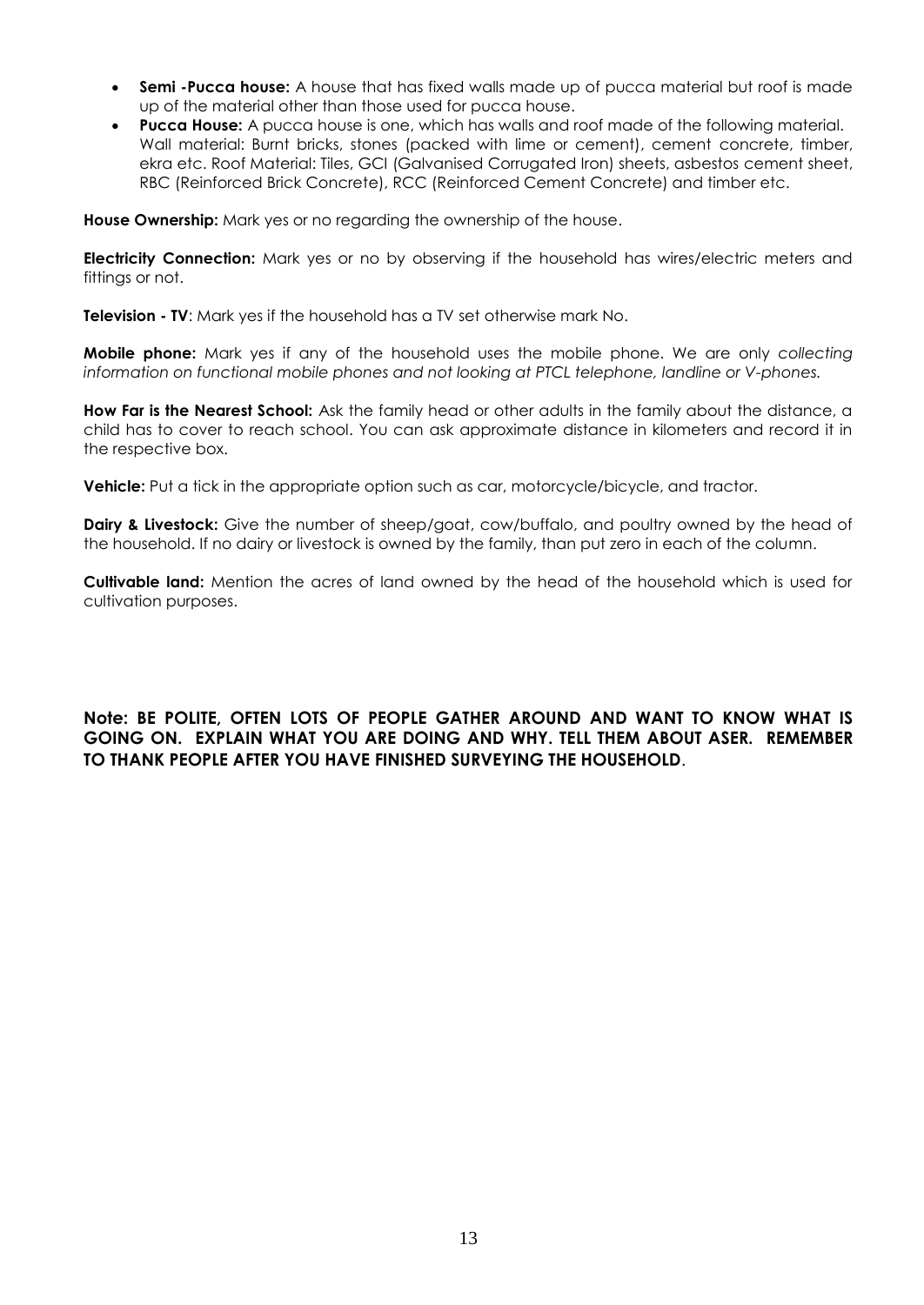# **WHAT TO DO IN A SCHOOL**

## **GENERAL INSTRUCTIONS:**

- Take permission from Head Masters/Mistress or Teacher of respective Class before observing the class.
- Visit any **government school** in the village with classes from Class 1 to 10 or High School. If there is no High school in the village, then go to a middle school, in case middle school is not available than go to a primary school. In the top box of the Observation Sheet, tick according to the school type. If there is no government school in the village, than go to the nearest **Government School** located in a nearby village.
- Meet the Head Master/Head Mistress (if the Head Master/Mistress (HM) is absent, then meet the senior most teacher of the school) and take the following information:
	- Record the name of the School, name of the village, name of Tehsil/Taluka, District/Agency and the Province.
	- Tick the respective box for type of school i.e. High, Middle or Primary.
	- Tick type of school if it is:
		- o Boys and Girls School
		- o Boys only School
		- o Girls only School
	- Tick Medium of School
		- o English
		- o Urdu
		- o Pashto
		- o Sindhi
		- o Or any other Medium
	- EMIS Code: write the EMIS code of the school.
	- Write down school since (Establishment Year).
	- Note the **Time of Entry** into the school and **Time of Exit** from School.
	- Date of visit: write the date of survey
	- Day of visit: write the day of survey
	- Name of surveyors: write the names of both surveyors
	- Has the school temporarily closed during the last year? Tick Yes or No
	- If yes, mention the number of days it remained closed.
	- Reason for temporary school closure: Tick in front of the appropriate option. If the reason does not fall in any of the mentioned categories, mention it in others and write down the reason.

When at the school, ask the Head Master for the **enrollment register** or any official document on the enrollment in that school.

### **What to do in Government/Private School?**

### *Children's Enrollment & Attendance: (Section 1)*

- 1. ASK for the registers of all the Classes and fill in the **enrollment.** If there is more than one section for same class, randomly choose **any one** section.
- 2. Make sure the HM has introduced you to the teacher. If not, introduce yourself and ASER. Request for his/her permission to collect information on the classroom.
- 3. MOVE AROUND the class/area where children are seated and take down their attendance **class-wise** by **counting** them YOURSELF. You may need to seek help from the teachers to distinguish children class-wise as they are normally found seated in mixed groups. In such a case, ask children from each standard to raise their hands.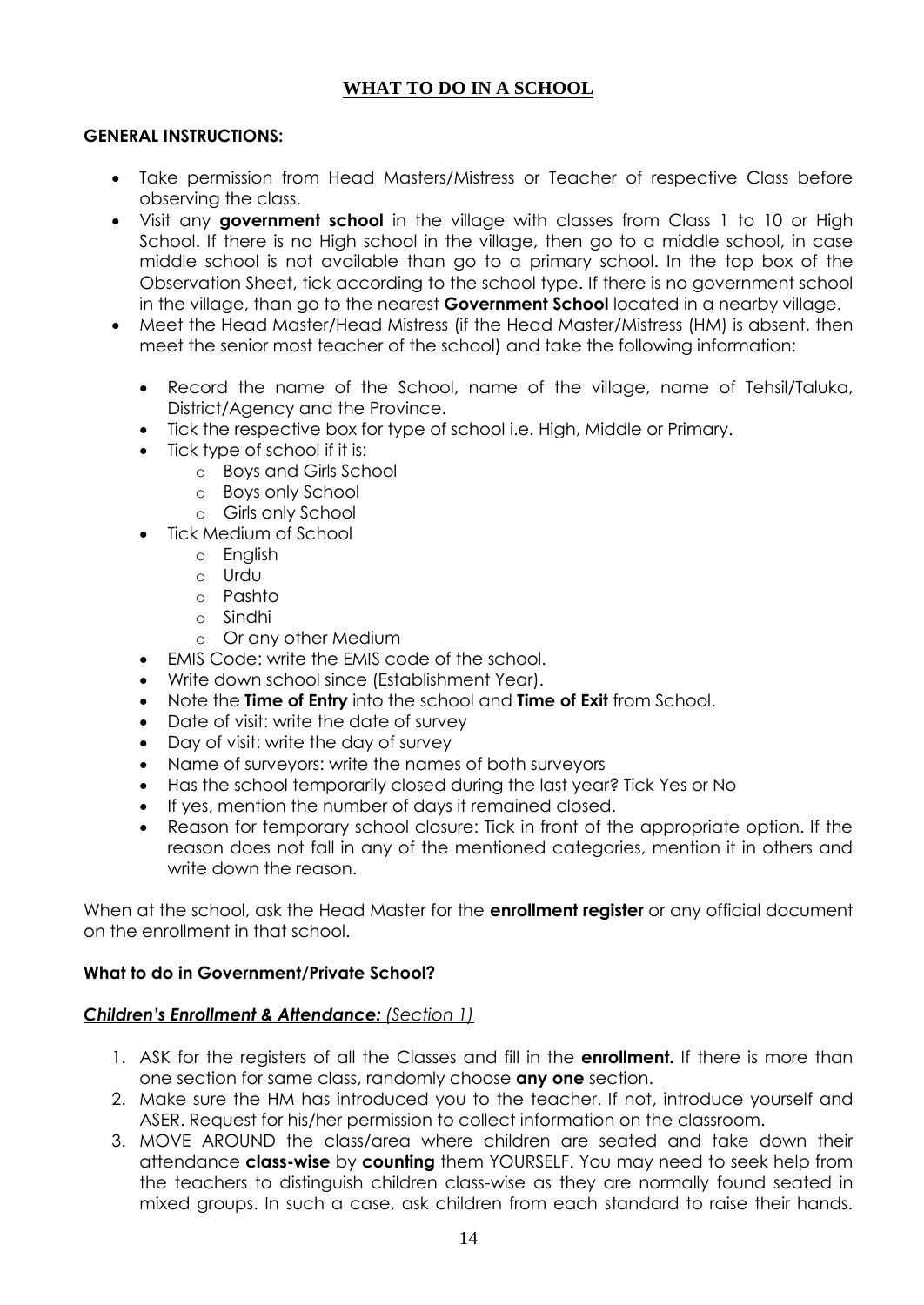Count the number of raised hands and accordingly fill the same in the observation sheet, class-wise. Please note that you should **only** COUNT those children who are physically present in the class.

- 4. You can fill this information after you have collected all information from school records and registers. But make sure you do the head count of children enrolled in the school yourself also.
- 5. Ask head teacher school fee, separately for each class and record it in the relevant box.

## *Class Room Observations (Observe and Ask if required):* (Section 2- Gov & Section III – Pvt.)

- 1. This section is to be filled for Class 2 and Class 8 only (in case of a primary school, do class 2 only). If there is more than one section for a class, then randomly choose any one. Write down the Class with whom these classes are sitting.
- 2. OBSERVE where the Class is sitting (room, verandah, outdoor) and fill accordingly.
- 3. Is there a black board in the class? Yes/NO
- 4. Check whether the black board is useable or not? Write yourself on the black board.
- 5. OBSERVE if children have their textbooks at least of one subject, ask the children to show English textbook or that of Urdu to make a correct assessment.
- 6. Apart from the textbooks, OBSERVE if there is any other supplementary material (e.g. books, charts on the wall, board games, etc.) in the room. Mark accordingly for each class you observe.

## *General Comments and Observations:* (Section 3 – Govt. & Comments –Pvt.)

Write any general comments/observations that you noted while observing the school. Use back side of sheet for more comments/observations.

## *Teachers:* (Section 4 – Govt. & Section 2 –Pvt.)

- 1. Request the Head Teacher to provide you information on teachers in the school. Collect and note down the information on:
	- a. Number of sanctioned teaching posts *(Only for Government school).*
	- b. Teachers appointed.
	- c. Regular/Government teachers do not include the Head Master.
	- d. Contract/Para teachers: If the school has para-teachers or teachers appointed by the School Management Committee (SMC), mark that separately.
	- e. Number of Teachers present on the day of the survey.
	- f. Number of Teachers living in this village, if applicable.
	- g. Also ask each category of teachers (Head Teacher, regular teachers, parateachers) whether they reside in the village or a neighbouring village. Count the number of teachers residing in the same visited village/neighbouring villages and write this number in the observation sheet.

# *No. of Qualified Teaching Staff:* (Section 5 - Gov & Pvt.)

Qualifications of teachers should be incorporated separately in the form of their:

- o Educational Levels i.e. Matric, FA/F.Sc, BA, B.Sc, MA/M.Sc, M.Phil or any other. Count teachers for their respective educational levels and mention the count in the respective boxes.
- o Professional Qualification i.e. CT, PTC, B.Ed, M.Ed etc. Count teachers for their respective professional qualifications and mention the count in the respective boxes.

# *No. of Teachers who got training in the Last Year (Jul 2012-June2013):* (Section 6 – Govt.)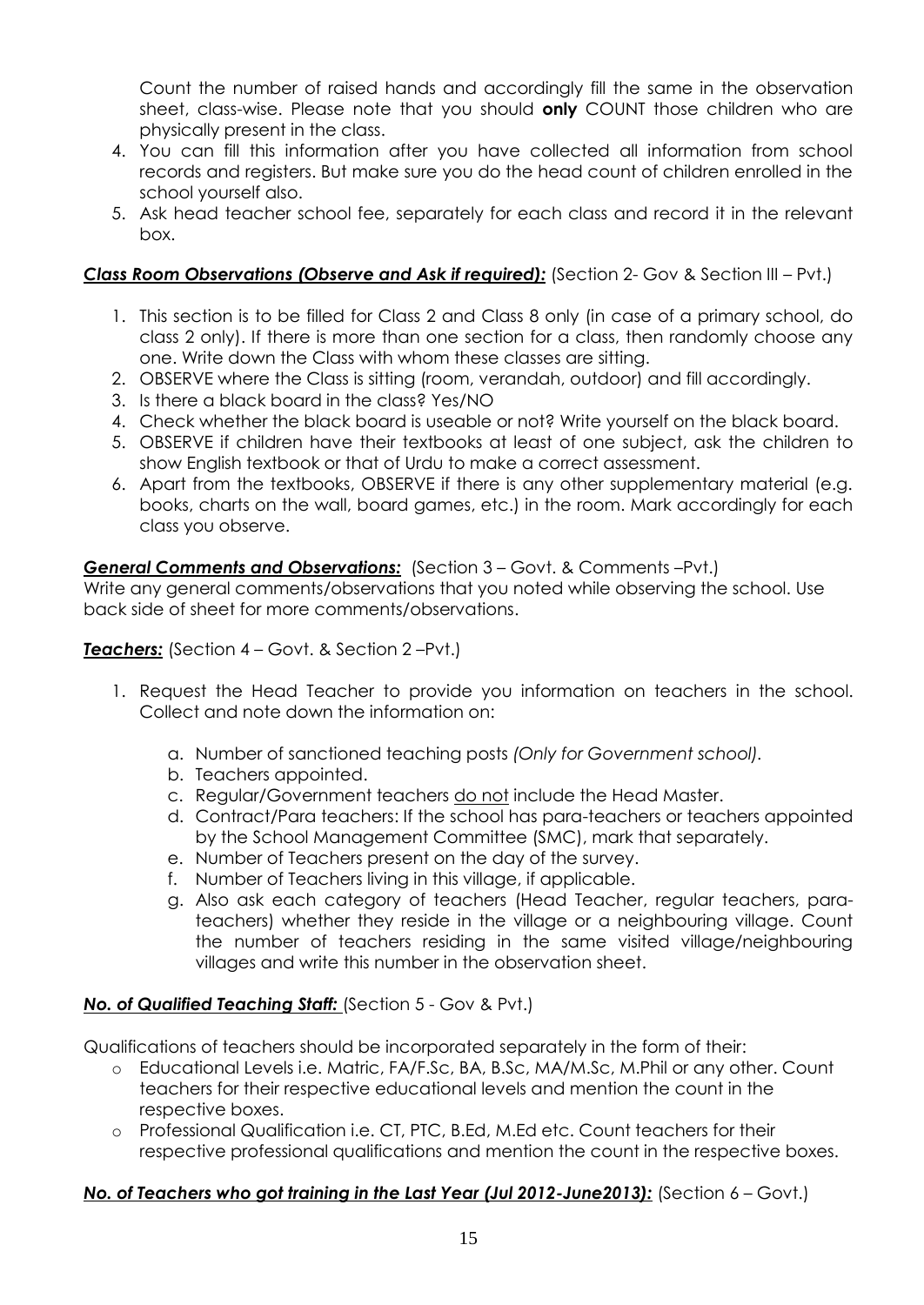This requires you to enlist number of teachers who got any training in the previous year, see the date mentioned above to count what is meant by one year. If yes determine the time period for the training e.g. 15 days, 30 days or more than 30 days.

# **Facilities in the School:** *(Section 7 - Gov & Section 6 – Pvt.)*

Count yourself and write down:

- Total numbers of rooms in the school.
- Number of rooms used for classes

Tick the relevant:

- Drinking facility available and being used by children.
- Is there school boundary wall/fence?
- Toilet available and being used by children. You need to check the functionality and also observe if children are going to toilet present in the school. Or are they using staff toilet or one available in the mosque for example. Ask children.
- Does the school have library books?
- Could you see the library books?
- Is there any playground?
- Is there any special Teacher (PTI) for games/playtime?
- Is there a science Laboratory available in the School?
- Is there a computer lab?
- Does the school have internet?
- Note the **time of exit** from the school.

## **Page No 2 (Only for Government School Sheet)**

- Record Name of the School, name of the village, name of Tehsil/Taluka, District/Agency and the Province.
- Record Name of Head Teacher/Principle, School phone number and Head Teacher/Principle mobile number.
- The Head Master should be requested to provide information for this section. In the absence of the Head Master, ask Senior Most teacher OR the person who is in charge of the school to provide information for this section.

## *SMC/SC/PTA Information:* (Section 8 – Govt.)

- Is SMC/SC/PTA active? Yes or No
- Write the total number of members.
- Write the number of active members.
- Write amount in bank

## *School Fund Information:* (Section 10 – Govt.)

- 1. For this section, note down information for July 2012 to June 2013.
- 2. Get funds information for **SMC/SC/PTA FUNDS, FAAROG-E-TALEEM FUND, TUCK SHOP FUND, CYCLE STAND FUND,** and Write down the name of other source of funds**.**
- 3. Ask if the school got a fund. If yes, then note down the amount and when this **fund** was received, write down the **month and year** in which fund was received. If the person answering this section says that he/she is going to receive the **fund** in the **future**, then mark "no".
- 4. If the fund was received ask if the school has spent the entire fund? Yes, No, Do not know.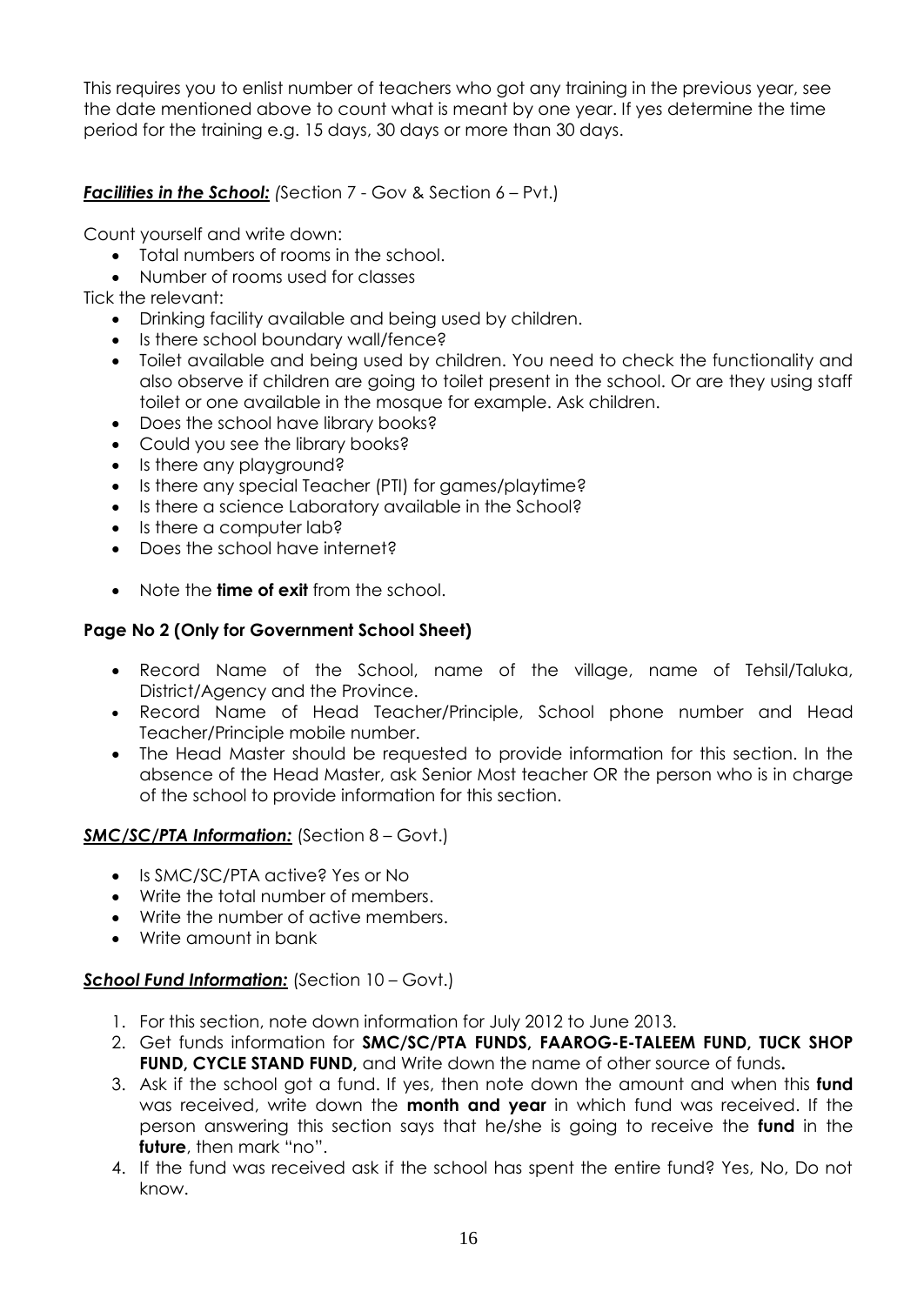- 5. There are instructions under this section asking where the school fund was spent? Mark which is relevant.
- 6. Ask the person answering this section about the fund in a way that the person does not feel threatened or uncomfortable. If the person refuses to answer or is hesitant to answer this section, then do not force the person and move on to the next section. The remaining questions of this section should be left BLANK.

## *School Fund Information:* (Section 11 – Govt.)

This section is similar to section 10 other than the date by which you are required to record the information for school fund. Record the information for school fund from July 2013 to date of survey.

## *Only for Private School Sheet*

## *School Fund Information:* (Section 4 – Pvt.)

- 1. For this section, note down information for July 2012 to June 2013 and July 2013 to date.
- 2. Write down the name of the person who provided the information.
- 3. If the school gets any funds from Government/ Private Individual/NGO, mark yes or no accordingly.
- 4. If the school got a fund, then note down the amount and when this fund was received, write down the **month and year** in which fund was received. If the person answering this section says that he/she is going to receive the **Fund** in the **future**, then mark "no". Also write the name of the Department/Organization.
- 5. Ask the person answering this section about the fund in a way that the person does not feel threatened or uncomfortable. If the person refuses to answer or is hesitant to answer this section, then do not force the person and move on to the next section. The remaining questions of this section should be left BLANK.